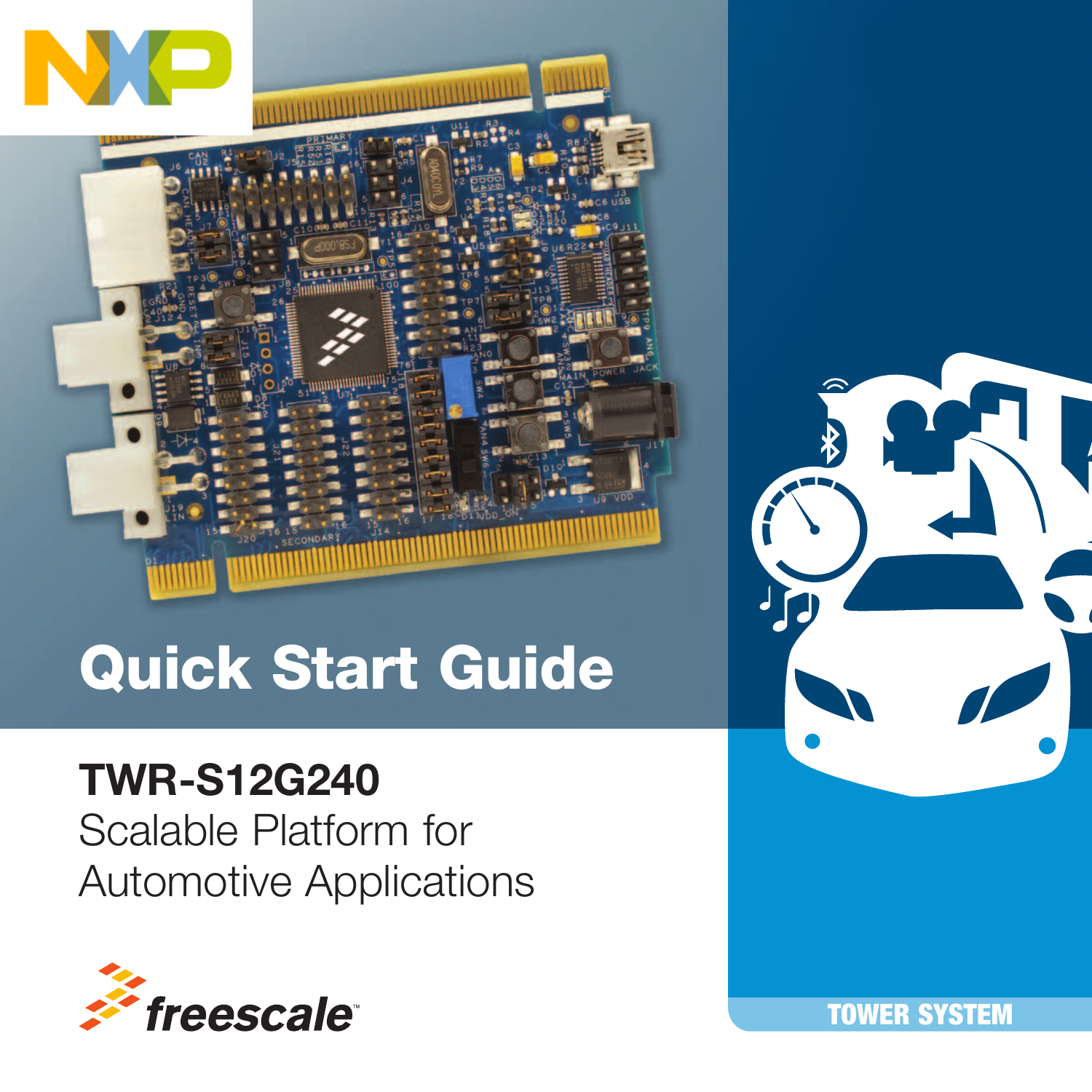

### Get to Know the TWR-S12G240





#### TWR-S12G240 Freescale Tower System

The TWR-S12G240 module is a single board computer as well as part of the Freescale Tower System, a modular development platform that enables rapid prototyping and tool re-use through reconfigurable hardware. Elevate your design to the next level and begin constructing your Tower System today.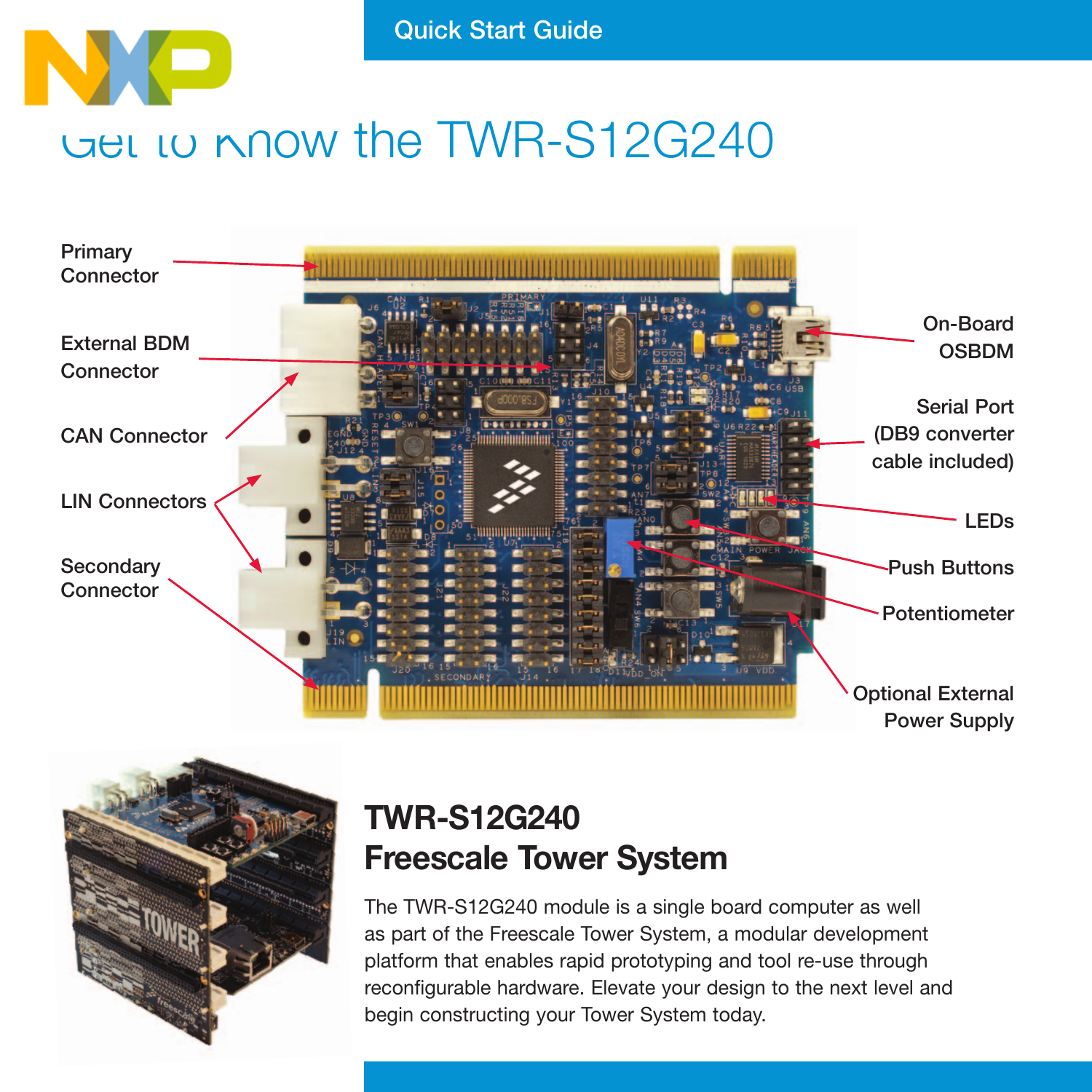

- S12G240 series microcontroller (100-pin LQFP)
- On-board JTAG connection via open source OSBDM circuit using the MC9S08JM60 microcontroller
	- o See pemicro.com/osbdm for source code
- High-speed CAN interface
- LIN interface
- Potentiometer with LP filter
- LED indicators
- RS-232 serial communication interface
- Support for USB Multilink Interface BDM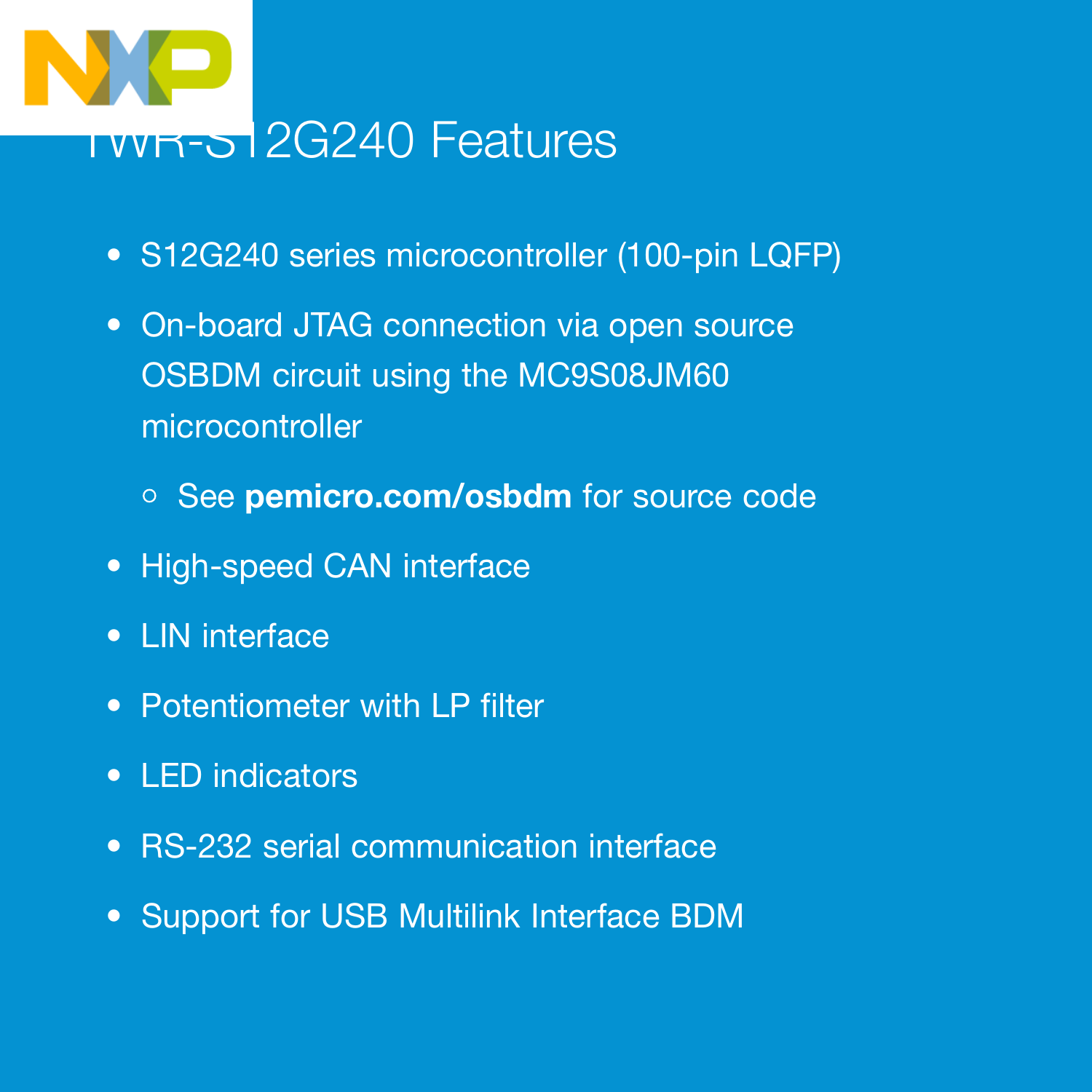

## Step-by-Step Installation Instructions

In this quick start guide, you will learn how to set up the TWR-S12G240 board and run the default exercise.



#### 1 Install Software 2 and Tools

Install CodeWarrior Development Studio for S12 V5.1 or later

A 30-day evaluation license of CodeWarrior is included on the DVD for your convenience. For updates, please visit freescale.com/TWR-S12G240.



Connect one end of the USB cable to the PC and the other end to the mini-B connector on the TWR-S12G240 board. Allow the PC to automatically configure the USB drivers if needed.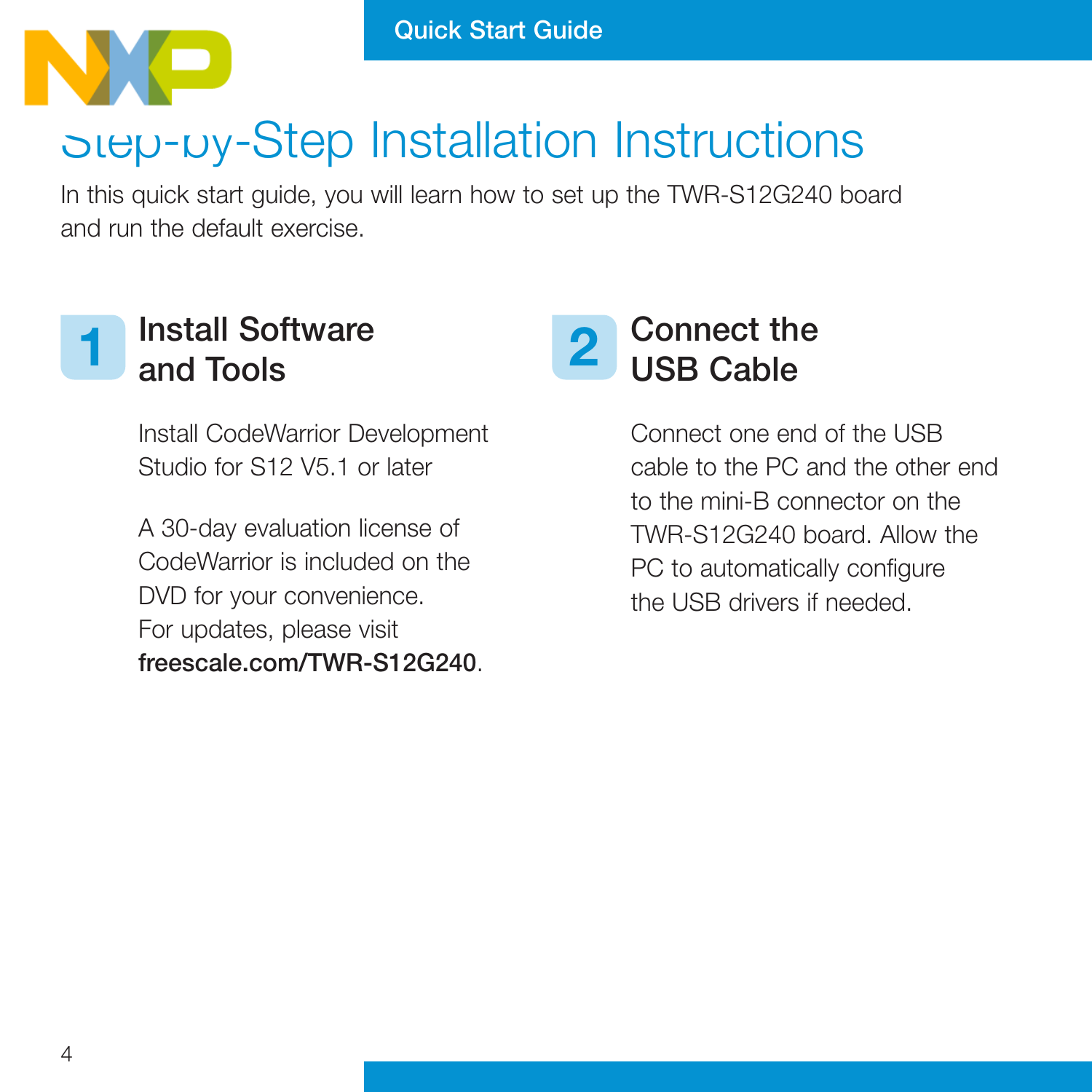

#### Using the 3 Using the eroject 4

The pre-loaded example project utilizes the TWR-S12G240's potentiometer, push button switches and LEDs. Once the board is plugged in you can adjust the potentiometer and the bank of four LEDs should illuminate/de-illuminate in response. Each LED will toggle when the corresponding push button is pressed.

#### Learn More About the S12G240

Read the release notes and documentation on the DVD and at freescale.com/S12G240.

- The Processor Expert graphical initialization software included in your CodeWarrior installation will help reduce your time to market
- CodeWarrior for S12 with examples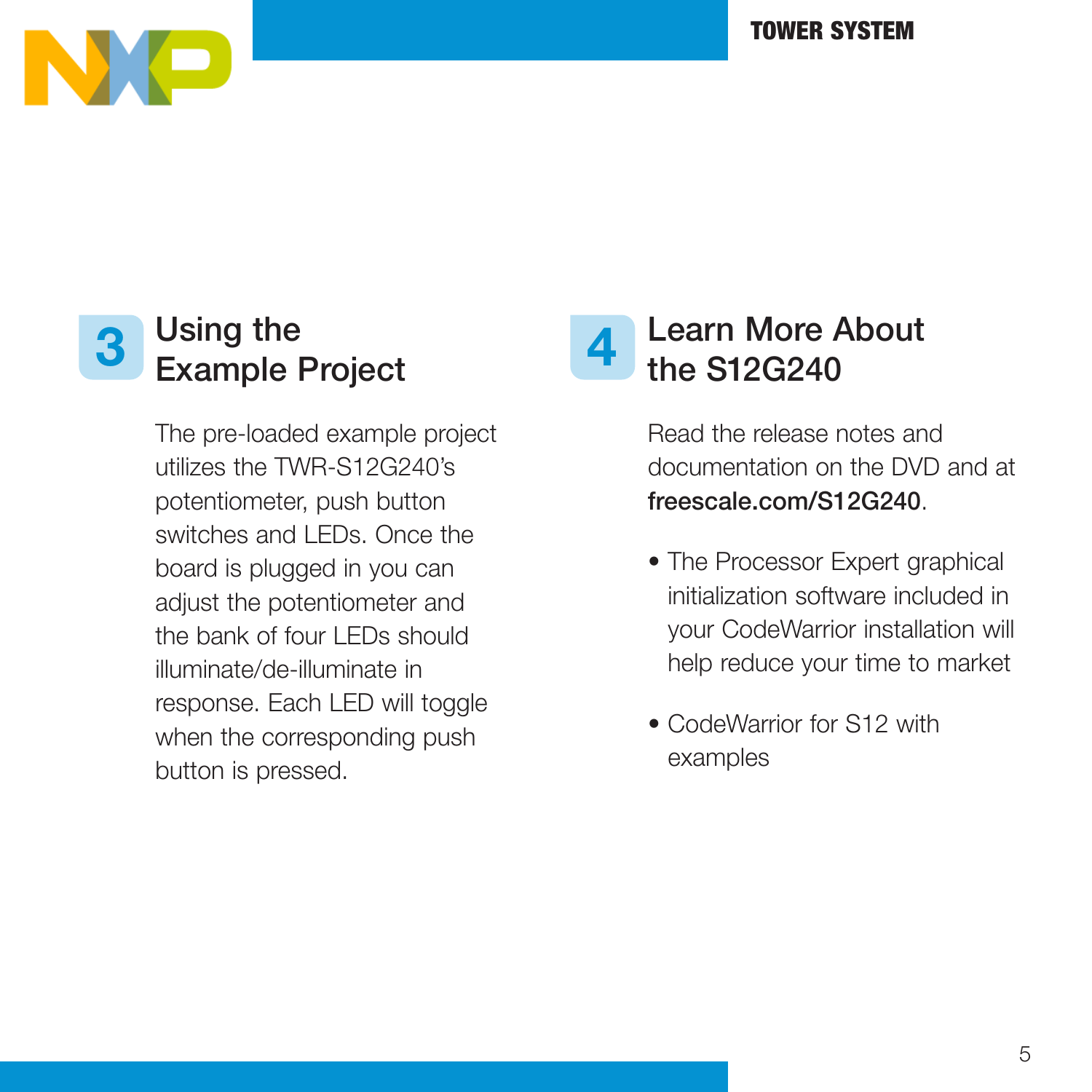

### TWR-S12G240 Jumper Options

The following is a list of all jumper options. The default installed jumper settings are shown in white text within the blue boxes.

| <b>Jumper</b> | <b>Option</b>                  | <b>Setting</b> | <b>Description</b>                                                 |
|---------------|--------------------------------|----------------|--------------------------------------------------------------------|
| J1            | USB to BDM<br>Interface        | $1 - 2$        | Drives IRQ/TPMCLK to ground                                        |
| J2            | <b>CAN Fnable</b>              | $1 - 2$        | Fnables CAN                                                        |
| J7            | CANH - I                       | $1 - 2$        | SPLIT termination to CAN-L line                                    |
|               |                                | $3 - 4$        | SPI IT termination to CAN-H line                                   |
| J13           | UART/LIN<br><b>TRANSCEIVER</b> | $1 - 3$        | Connects PS1/TXD0 PS0 to TXD LIN of LIN tranceiver                 |
|               |                                | $3-5$          | Connects PS1/TXD0 PS0 to T1in of RS-232 tranceiver                 |
|               |                                | $2 - 4$        | Connects PS0/RXD0 PS1 to RXD LIN pf LIN tranceiver                 |
|               |                                | $4 - 6$        | Connects PS0/RXD0 PS1 to R1 out of RS-232<br>tranceiver            |
| J15           | <b>I IN INTERFACE</b>          | $1 - 2$        | Drives LIN V+ to J12 and J19 pin 3 plugs. Supply to<br>other nodes |
|               |                                | $3 - 4$        | I IN tranceiver set as Master node                                 |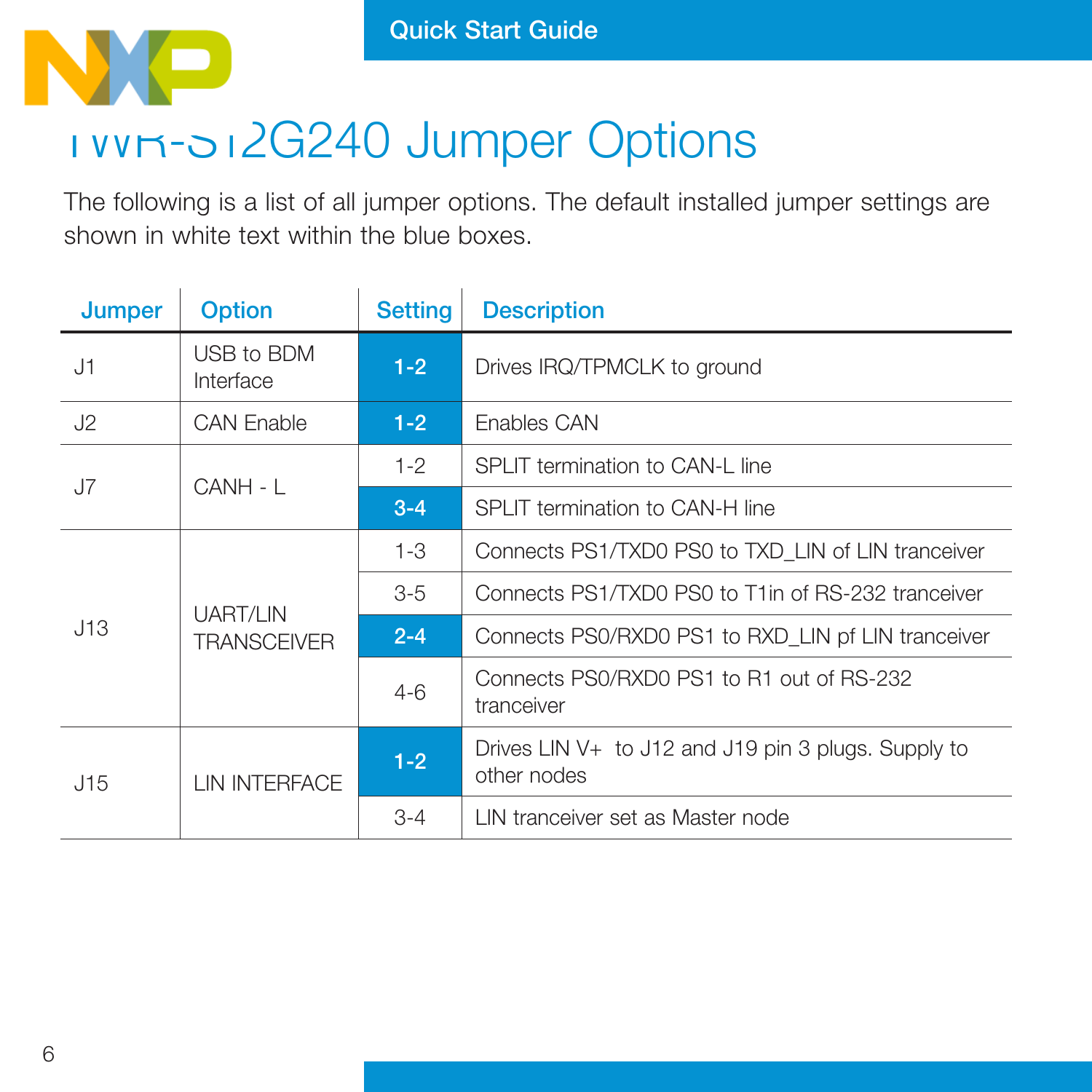

(continued from previous page)

| Jumper | <b>Option</b>                               | <b>Setting</b> | <b>Description</b>                                                  |
|--------|---------------------------------------------|----------------|---------------------------------------------------------------------|
| J18    | <b>USER SWs and</b><br><b>LED Selection</b> | $1-2$          | Connect PAD4 pin to SW5                                             |
|        |                                             | $3 - 4$        | Connect PAD5 pin to SW4                                             |
|        |                                             | $5-6$          | Connect PAD6 pin to SW3                                             |
|        |                                             | $7 - 8$        | Connect PAD7 pin to SW2                                             |
|        |                                             | $9 - 10$       | Connect PAD0 to R23 potentiometer                                   |
|        |                                             | $11 - 12$      | Connect PT4 pin to D3 LED                                           |
|        |                                             | $13 - 14$      | Connect PT5 pin to D4 LED                                           |
|        |                                             | $15 - 16$      | Connect PT6 pin to D5 LED                                           |
|        |                                             | $17 - 18$      | Connect PT7 pin to D6 LED                                           |
| J23    | <b>POWFR</b><br>Selection                   | $1-2$          | Selects the board to be powered from the 3.3V elevator<br>card rail |
|        |                                             | $3 - 4$        | Selects the board to be powered from the 5V USB<br>connector        |
|        |                                             | $5-6$          | External source selected as power source                            |